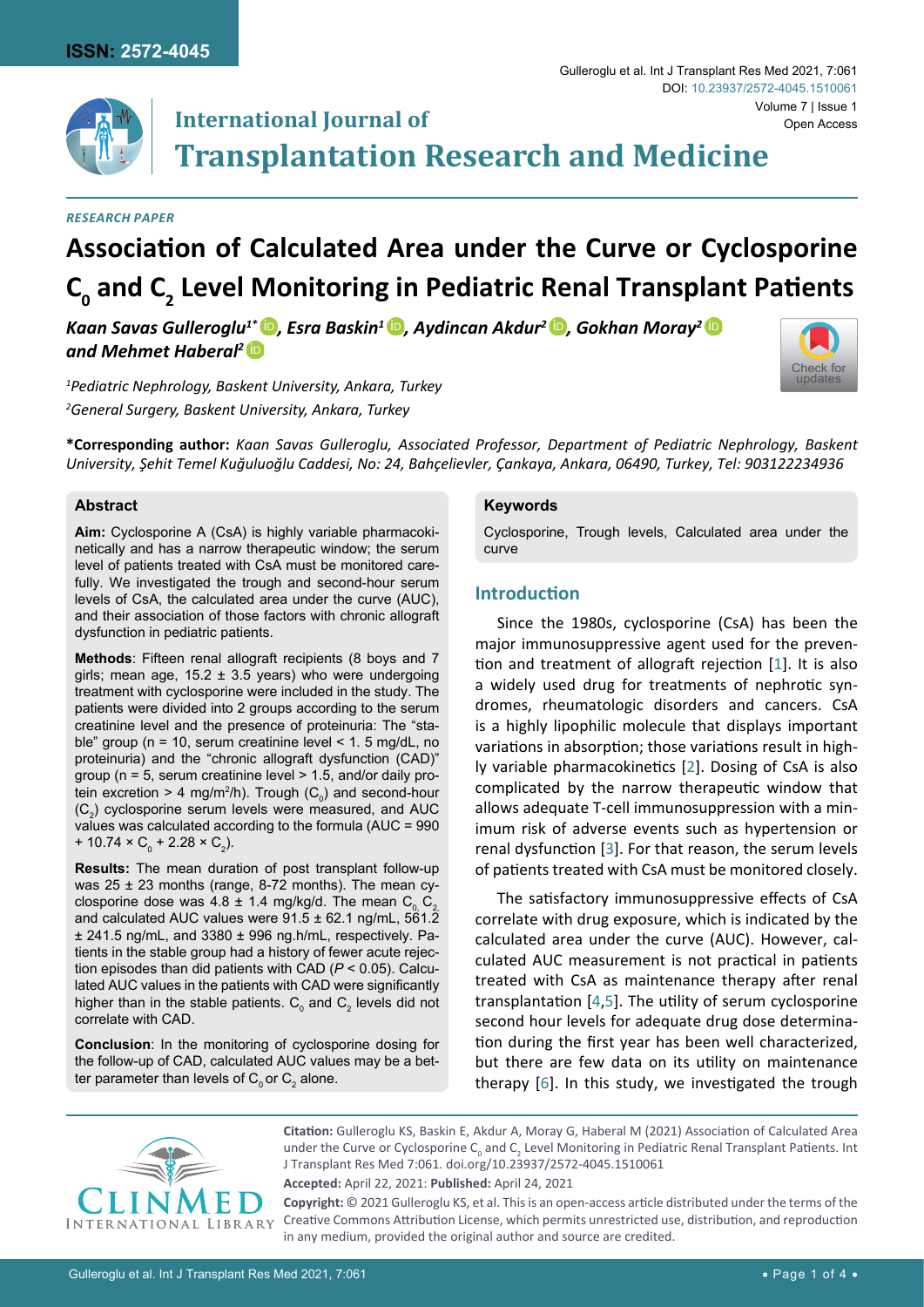levels and second-hour serum levels of CsA, the calculated AUC values, and the association of those factors with chronic allograft dysfunction (CAD) in pediatric renal allograft recipients.

## **Materials and Methods**

The patient population consisted of 15 renal allograft recipients (8 boys and 7 girls; mean age,  $15.2 \pm 1$ 3.5 years) who were undergoing treatment with various dosages of CsA, mycophenolate mofetil (1200 mg/ m<sup>2</sup> /d), and prednisolone (0.25 mg/kg/d). CsA was started within the first 12 hours after transplantation with a dose between 4 - 6 mg/kg/day given orally, twice daily. Cyclosporine dosage was adjusted related to serum concentrations during follow-up. Cyclosporine intake was recommended before meal.

The age and sex of each patient, the cause of chronic renal failure, the post transplant follow-up duration, and the number of acute allograft rejection episodes, the dose of CsA, the cold ischemia time, and the patient's HLA status were recorded. Testing, including complete blood count and other biochemical analyses, were performed on a blood sample obtained from each patient. Daily protein excretion in urine was determined by 24 hour urine collection. Trough  $(C_0)$  and second-hour  $(C_2)$ cyclosporine serum levels were measured by fluorescence polarization immunoassay (AxSYM System, Cyclosporine, Cat No: 34-3164/R8, Abbott, IL, USA). Through serum level samples were obtained before morning dose of CsA and second-hour serum level samples were obtained two hours after morning dose. The AUC value was calculated according to the formula (AUC = 990 +  $10.74 \times C_0 + 2.28 \times C_2$  [[3](#page-3-2)].

Patients were grouped according to their serum creatinine level and the presence of proteinuria as "stable" ( $n = 10$ , serum creatinine level < 1.5 mg/dL, and daily protein excretion < 4 mg/m<sup>2</sup>/h) or CAD (n = 5, serum creatinine level > 1.5 mg/dL, and/or daily protein excretion > 4 mg/m<sup>2</sup>/h). Another drug different from stable group was not administered in CAD group during sampling time. Last treatment for rejection episode in CAD group was at least 1 month ago before sampling time. The Mann-Whitney *U* and the chi-square test were used to compare the patient groups. Pearson correlation

was used to determine the correlations. A value for *P* less than 0.5 was considered significant. Local ethical committee approval and voluntary informed consent were obtained. The authors confirm that there are no known conflicts of interest associated with this publication.

### **Results**

The mean post transplant follow-up duration was 25 ± 23 months (range, 8-72 months). The mean cyclosporine dose was  $4.8 \pm 1.4$  mg/kg/d. The mean  $C_{0}^{\text{}}$ ,  $C_{2}$ , and calculated AUC levels were  $91.5 \pm 62.1$  ng/mL, 561.2 ± 241.5 ng/mL, and 3380 ± 996 ng.h/mL, respectively ([Table 1\)](#page-1-0). Body mass index of patients in stable group was between 85th and 95th percentiles (overweight) for seven patients and was above 95<sup>th</sup> percentile (obese) for three patients. Body mass index of patients in CAD group was between 85th and 95th percentiles for 2 patients and was above 95<sup>th</sup> percentile for three patients.

<span id="page-1-0"></span>**Table 1:** Demographic profile of patients and results of laboratory testing.

|                               | $N = 15$        |
|-------------------------------|-----------------|
| Age $(y)$                     | $15.2 \pm 3.5$  |
| Sex (male/female)             | 8/7             |
| Post transplant duration (mo) | $25 \pm 23$     |
| Primary disease               |                 |
| Urologic                      | 6               |
| Chronic glomerulonephritis    | 6               |
| Tubulointerstitial nephritis  | 1               |
| Nephronophythisis             | 1               |
| Unknown                       | 1               |
| Cyclosporine dosage (mg/kg/d) | $4.8 \pm 1.4$   |
| Renal function (n)            |                 |
| Stable patients               | 10              |
| Patients with CAD             | 5               |
| $C_{0}$ (ng/mL)               | $91.5 \pm 62.1$ |
| $C2$ (ng/mL)                  | $561 \pm 241$   |
| AUC (ng.h/mL)                 | $3380 \pm 996$  |

CAD: Chronic Allograft Dysfunction;  $C_0$ : Serum Cyclosporine Trough Level; C<sub>2</sub>: serum Cyclosporine Second-Hour Level; AUC: Area under the Curve

<span id="page-1-1"></span>

|                                                          | Stable Patients ( $n = 10$ ) | Patients with CAD $(n = 5)$ |
|----------------------------------------------------------|------------------------------|-----------------------------|
| Cyclosporine dosage (mg/kg/d)                            | $4.6 \pm 1.9$                | $4.4 \pm 2.5$               |
| $C_0$ (ng/mL)                                            | $73.5 \pm 61.4$              | $132.5 \pm 54.8$            |
| $C2$ (ng/mL)                                             | $501.1 \pm 242.4$            | $692.1 \pm 118.2$           |
| AUC $(ng.h/mL)^*$                                        | $2868 \pm 1058$              | $4380 \pm 542$              |
| Acute rejection attacks (n)*                             | 2/10                         | 4/5                         |
| Glomerular filtration rate (mL/min/1.73 m <sup>2</sup> ) | $84 + 29$                    | $76 \pm 51$                 |
| Posttransplant duration (mo)                             | $20.4 \pm 22.8$              | $34.1 \pm 21.5$             |

\* *P* < 0.05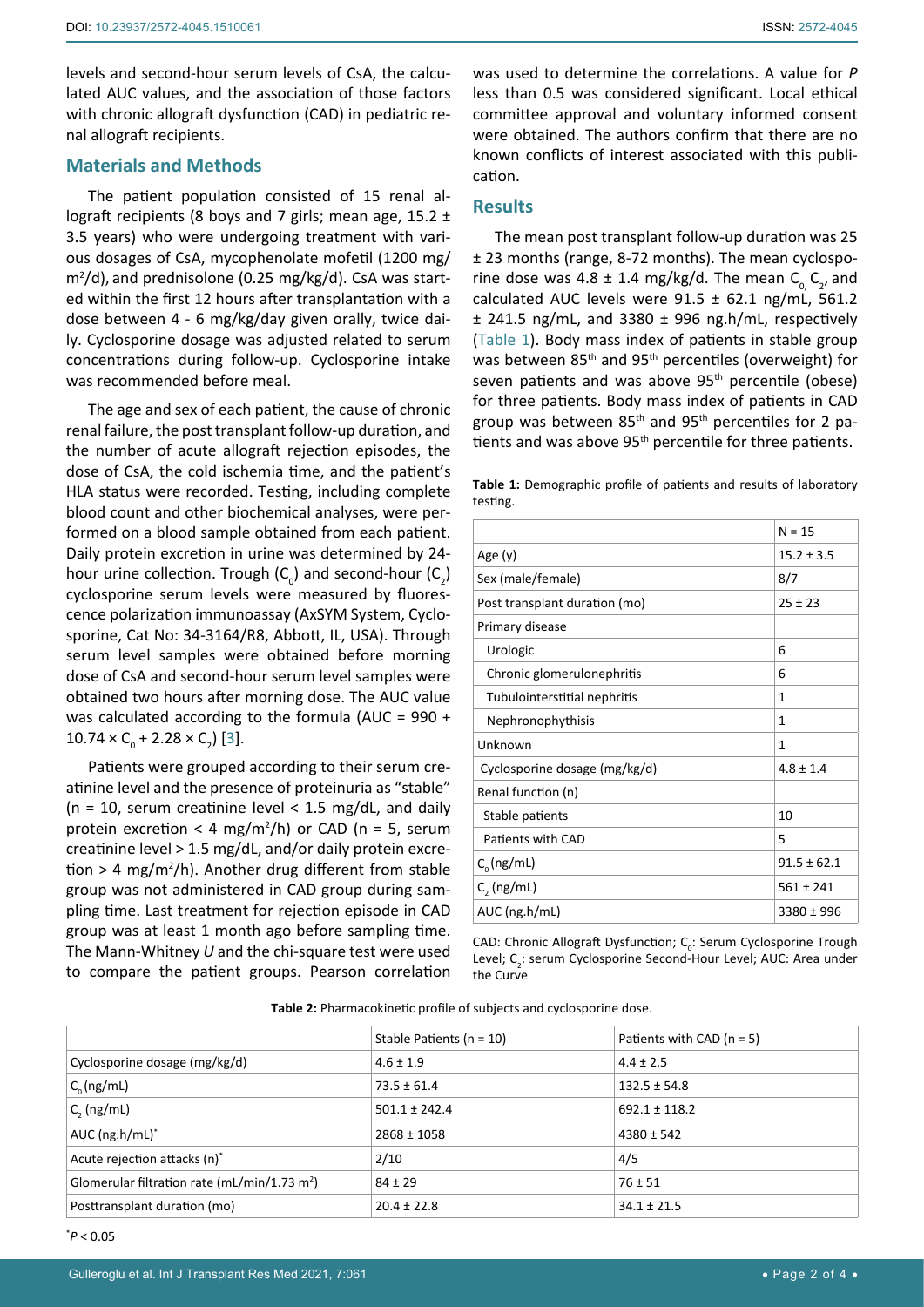The stable group had a history of less acute allograft rejection than did the patients with CAD (2 of 10 patients versus 4 of 5 patients, respectively, *P* < 0.05). Calculated AUC values in patients with CAD were significantly higher than those in stable patients (4380 ± 542 ng.h/ mL and 2868 ± 1058 ng.h/mL, respectively, *P* < 0.05). A significant relationship was noted between the calculated AUC levels and CAD (r = 0.58,  $P$  < .05).  $C_{0}$  and  $C_{2}$  levels did not correlate with CAD [\(Table 2\)](#page-1-1).

The age of the subjects, the primary disease, the drug absorption profile, cold ischemia time, and HLA status were similar between the groups. We could not demonstrate any significant correlation between body mass index and  $\mathsf{C}_{_{\textrm{0}}}$  and  $\mathsf{C}_{_{\textrm{2}}}$  levels and AUC values. Amlodipine was used by 3 patients in stable group and 4 patients in CAD group due to hypertension.

### **Discussion**

The introduction of CSA was a major advance in the prevention and treatment of allograft rejection. Because CsA, the drug of first choice in transplantation surgery, is characterized by a low therapeutic index and variable absorption, close monitoring of patients undergoing treatment with that drug is required to optimize dosing. Because of the interpatient and intrapatient variability of the pharmacokinetics of CsA, frequent dosage modifications of trough levels can result in increased toxicity or insufficient immunosuppression.

The AUC-based monitoring of CsA dosing helps to optimize therapeutic drug monitoring and provides the most accurate determination of the serum level of CsA for "ideal immunosuppression," which includes the absence of adverse effects and the preservation of renal function [[1,](#page-3-0)[4](#page-3-3),[5](#page-3-4)]. However, conventional methods of measuring the AUC value require multiple analyses of the serum level of CsA during the 12-hour dosing interval, which is impractical and expensive especially for patients receiving maintenance treatment [[1](#page-3-0),[3](#page-3-2)]. Fortunately, the estimated AUC value that is based on a limited number of blood analyses has been shown to be strongly correlated with the full analysis of AUC [[7](#page-3-6)]. In the literature, several therapeutic time points have been suggested for use in the prediction of AUC values in patients undergoing treatment with CsA [[3](#page-3-2),[7](#page-3-6)]. Sampling times within the first 4 hours of drug treatment with an interval of 2 hours between 2 points have been shown to be accurate [[3](#page-3-2),[8](#page-3-7),[9\]](#page-3-8). In most institutions, including ours, trough and  $C_2$  levels are frequently used to monitor CsA serum levels in the follow-up of patients who have undergone renal transplantation. It has been recently noted that when  $\mathsf{C}_{_{\textrm{O}}}$  and  $\mathsf{C}_{_{\textrm{2}}}$  are evaluated separately,  $C_0$  levels correlate poorly with AUC values, although  $\textsf{C}_\textsf{2}$  levels correlate satisfactorily with those val-ues [[10](#page-3-9)]. However, the formula that is based on both  $C_{0}$ and  $\mathsf{C}_\mathsf{2}$  levels has been shown to be an accurate method of estimating AUC values [[10](#page-3-9),[11](#page-3-10)]. We thus used that for-

mula to calculate AUC values according to 2 time points, an approach that required no additional cost other than that of routine workup.

Hypertension related to the stimulation of renal sodium chloride co-transporter may be a side effect of CsA [[12](#page-3-11)]. Amlodipine is one of the widely used drugs for treatment. It was reported that calcium channel blockers such as verapamil, diltiazem or nicardipine can affect CsA serum level, but amlodipine has more harmless effects on CsA serum level [\[13](#page-3-12)]. We have not any need of dosage adjustment of CsA in 7 of 15 of our patients who received amlodipine.

Timing between meal and CsA intake and meal composition may influence drug absorption and serum level. It is difficult to determine these effects in vivo for each food. Recent studies mentioned that the largest influence of food realizes during the first few hours and especially lipid consumption may affect CsA serum level [[14](#page-3-13),[15\]](#page-3-14). For these reasons we recommended our patients to intake their drug before meal.

It was demonstrated that body weight and body fat distribution is important for CsA blood levels and graft outcomes [[16\]](#page-3-15). We could not show any effect of body weight on CsA serum levels. All patients of our study group were overweight or obese. We have not any patients group in normal body weight ranges. Our discordant finding about body weight with recent studies may be related with our study group.

Research has shown that calculated AUC values correlate with clinical events that occur during the post transplant period better than with single pharmacokinetic parameters. Many studies demonstrate that  $C<sub>2</sub>$ monitoring enables good tailoring of immunosuppressive therapy in the early post transplant period [[17](#page-3-16),[18\]](#page-3-17). However, target serum levels for maintenance therapy have not been well established. Recently, Hu and col-leagues [[4](#page-3-3)] demonstrated that  $C_2$  and  $C_0$  levels did not differ in patients who exhibited a serum creatinine level > 1.5 mg/dL and < 1.5 mg/dL 1 year after having undergone renal transplantation. Those authors concluded that  $C_2$  levels did not correlate with the long-term outcome of renal function. In this study, the relation between C<sub>2</sub> levels and long-term outcome of renal function was evaluated but the importance of calculated AUC in CAD has not been examined. In our study we found that the mean calculated AUC value was significantly higher in patients with CAD. On the other hand, Weber and colleagues [[1](#page-3-0)] examined the levels of  $C_{0}$  and  $C_2$  and the calculated AUC values 3 weeks and 3 and 6 months after renal transplantation and the association of those values with the number of acute rejection episodes. Those investigators found that patients with lower calculated AUC levels 3 weeks after renal transplantation had a higher rate of acute rejection episodes than did those with higher calculated AUC values.  $C_0$  and  $C_2$